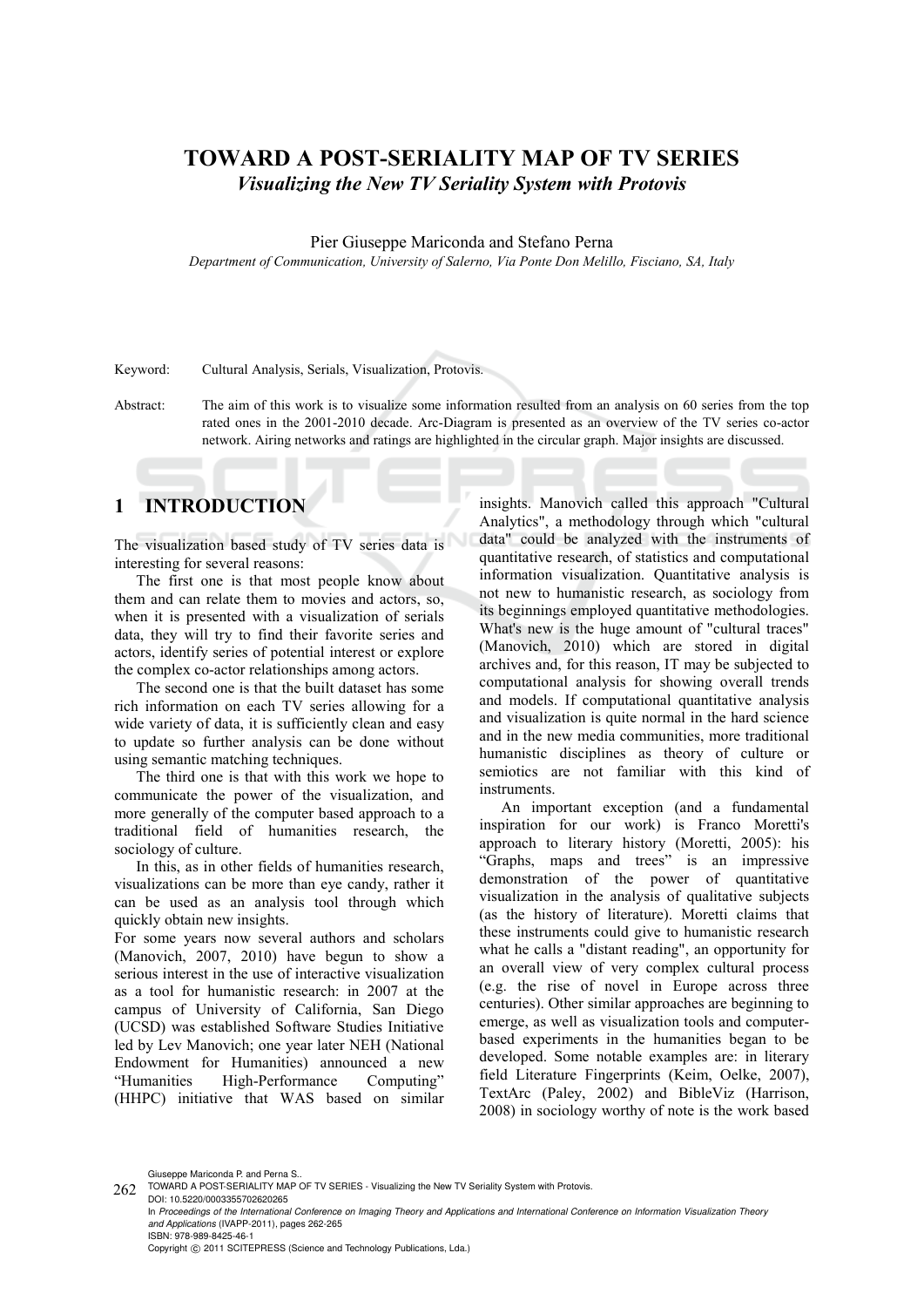on some theories of (Latour, 2005), Cartography of Controversies (Venturini, 2008) in which the visualization is used as a tool for sociological analysis. In the context of the actual spreading of information over the web and on digital archives, humanistic researchers have the opportunity to manage large sets of data for cultural analysis and for the interpretation of large cultural trends in what Jurij Lotman called the "Semiosphere" (Lotman, 2001). Now we can gain a "distant reading" with the help of computational analysis of data and interactive visualization.

# **2 VISUALIZATION IN HUMANITIES RESEARCH: TOOL AND PURPOSE FOR A "DISTANT READING". PROJECT DETAILS**

## **2.1 TV Series as a Major Cultural Process in the Contemporary Semiosphere**

In this study we try to apply the paradigm of cultural analytics and of "distant reading" to an important part of the contemporary culture industry: the American TV series system. Many sociologist and critics recognized the importance of TV series in the contemporary media system. In Italy sociologist as Alberto Abbruzzese (2001) and Sergio Brancato (2007) analyzed deeply this evolution. They claim that TV is a formidable device that characterized daily life and the social construction of the "reality principle" for the entire second half of the twentieth century. Today it appears in a state of profound transformation of its original statutes and it seems involved in the dynamics of "demassification" that involves contemporary society as a whole. TV traditional genres - typical of the general strategy of a mass medium facing the domestic space and the system of relations existing between his subjects make it increasingly difficult to withstand the impact of cultural changes initiated "by" the advent of the Web. Among the traditional television formats only fiction can still operate on the level of relationship with the public, renewing that particular narrative function which is strong from its origins and that give reasons for the success in the context of consumption of aesthetic forms. The narratives of the television drama evolve within a media framework governed by the logic of scheduling, as

to say from a grid that orders the time of TV flow in relation to the personal needs of the audience as well as the strategies of the advertising market. Even more evidently, the deep meaning of TV consumption is built not so much on the originality of the texts, but on their ability to attract the public through the choreography of repetition, the ritual return to the already known. In This sense TV series represent the real incarnation of the deep sense of the contemporary televisual consumption and production. Especially in the USA - with great frequency and intensity - the TV-series or sit-coms are the real laboratory in which the redefinition of the writing work processes and the audiovisual declination of digital technologies take shape.

How to map this broad cultural system - a system in which different kinds of actors interrelate and conflict (e.g. TV Networks, audience, advertising, writers, actors, genres, etc.)?

# **2.2 Mapping the System of Seriality in T**YU PÜBLICATIONS

### **2.2.1 Data Sources**

The purpose of this project is to make a visualization about some aspects of the new television series system that Brancato (2007) calls post-serial system.

The data set used in this study is related to 60 TV series and is about ranking, rating, longevity, cast members and some information about the production (network, crew, etc.).

Data have been obtained both from the databases of companies specialized in the measurement of rating and audience as The Nielsen Company (http://www.nielsen.com/) and from UGC based sites as Wikipedia (http:// en.wikipedia.org) and TV.com (http://www.tv.com/).

### **2.2.2 Details of Data**

The 60 TV series analyzed have been selected according to the ranking from the list of the "100 most appreciated TV series in the 2001 - 2010 decade" drawn up by TV.com users. In choosing the 60 more meaningful series we have used the ranking index rather than rating in order to include in our analysis some series, diffused through pay TV channels and that have been watched by a smaller number of persons, due to economic concerns; the audience rating we have used in our analysis is the average rating of all seasons of airing; in the matter of the series started before 2001 the longevity data was calculated by the airing of the first season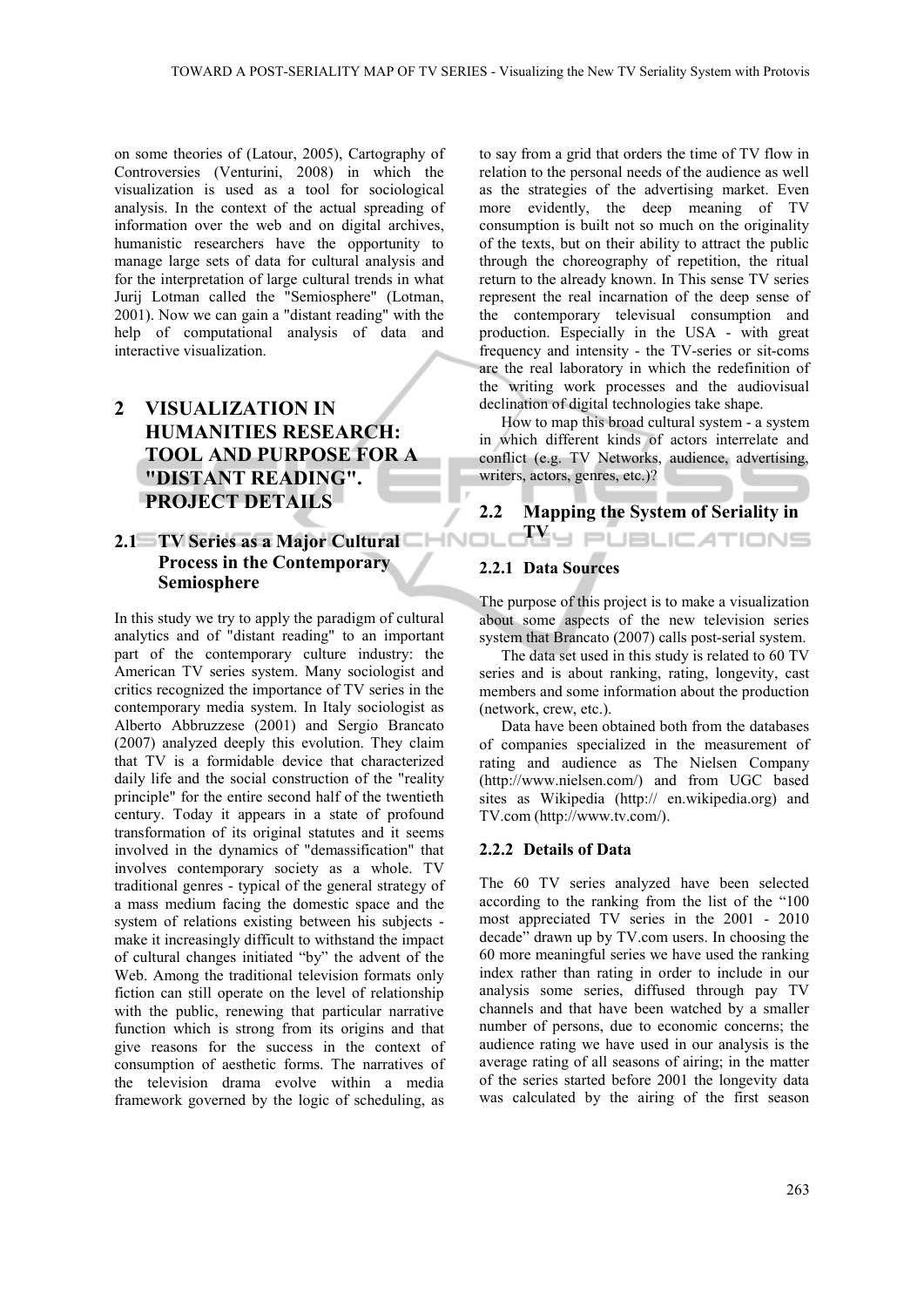premiere.

#### **2.2.3 Visualizations Explanation**



Figure 1: Legend.

*Legend*: the legend at the center of poster refers to the visualizations A1, A2, A3 and A4.

*Visualization A:* the information is displayed on two levels: 

- the internal level consists of a donut-chart graph that represents the distribution of the audience aggregated according to the airing network of all the series. The colored sectors represent the distribution of audience related to television networks under investigation. Each color represents a TV network (see legend);

- the outer layer consists of a sunburst graph in which the height of each blocks represents the longevity (or else the number of seasons of each series), and the width of these indicates the average number of viewers for each series. Always referring to the blocks, the dark gray indicates an ended series while the light gray indicates a *still on air* series.



Figure 2: Visualization A.

*Visualization B*. This visualization consists of a

node-arc diagram, a layout already developed by other authors (Harrison, 2008; Wattemberg, 2002). The nodes, arranged on the horizontal line, represent the TV series, size and color of each node indicate, respectively, the rating (average level of audience) and the broadcasting network (see legend). The arcs (links between nodes) indicate human relationships among series (cast sharing or crew sharing), the stroke of the arcs changes in proportion to the number of relationships existing between the two linked knots.

*Interaction*. The visualization B is originally developed for digital media insofar as it provides the opportunity to interact with the information displayed, highlighting the links starting from a single node selected by mouse-over. B1 reproduce a "snapshot" captured on the interactive version of B in which a node has been activated by an hypothetical user. The interactive version of this visual artifact is available at: http://dsc. unisa.it/disind/proj/SAR\_map.html



Figure 3: Visualization B.



Figure 4: Visualization B1 - Example of interaction.

### **2.2.4 Design and Production**

All the visualizations presented in this work were made with Protovis (http://vis.stanford.edu/ protovis/), a visualization toolkit for JavaScript developed by Mike Bostock and Jeff Heer of the Stanford Visualization Group (http://vis.stanford. edu/), with help from Vadim Ogievetsky (Bostock,